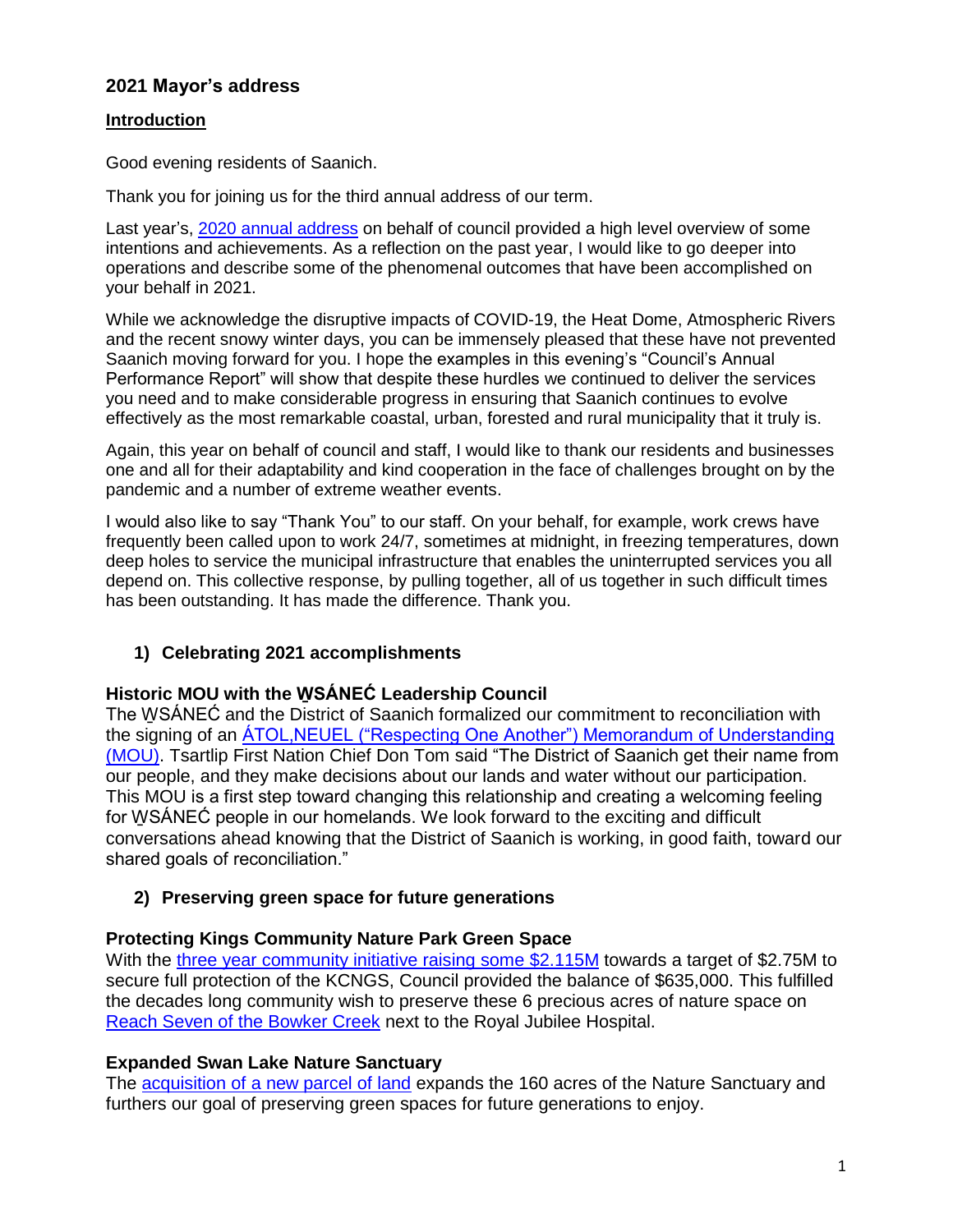### **Mountain Road forest protected**

We are thrilled at the purchase of the [Mountain Road Forest property.](https://www.crd.bc.ca/about/news/article/2021/11/30/beautiful-mountain-road-forest-protected-for-generations-to-come) This nearly-50-acre property in Saanich, a stunning example of a mature urban forest, will be protected for wildlife and people alike forever. Kudos to Habitat Acquisition Trust (HAT), the Capital Regional District (CRD) and all involved.

#### **Received \$1.2 million for ecosystem restoration**

We [received \\$1.2 million](https://www.saanich.ca/EN/main/news-events/news-archives/2021/saanich-receives-1-2-million-for-ecosystem-restoration.html) from the Ministry of Transportation and Infrastructure (MOTI) to restore Garry oak and trembling aspen ecosystems. Compensating for ecosystems lost in construction of the McKenzie interchange, three restoration projects are underway in Layritz, Vic Derman and Cuthbert Holmes Parks.

### **Cuthbert Holmes Park Trail Relocation, Colquitz River improvements**

With combined inputs from volunteer stewards, Saanich Parks staff and funding from MOTI remarkable ecological improvements have been achieved in [Cuthbert Holmes Park](https://www.saanich.ca/EN/main/parks-recreation-community/parks/projects-in-saanich-parks/active-projects/cuthbert-holmes-park-trail-relocation-and-colquitz-river-improvements.html) and along the [Colquitz River.](https://www.saanichnews.com/marketplace/fish-friendly-restoration-taking-root-along-saanichs-colquitz-river/)

### **New bridge and trail at Mount Douglas Park**

Together with the Friends of Mount Douglas Park Society and aided by the Pacific Salmon Foundation, we completed creek restoration and installation of the [new bridge and new](https://www.saanich.ca/EN/main/news-events/news-archives/2021/new-bridge-and-trail-now-open-in-mount-douglas-park.html)  [access trails](https://www.saanich.ca/EN/main/news-events/news-archives/2021/new-bridge-and-trail-now-open-in-mount-douglas-park.html) in Mount Douglas Park. Visitors can now cross Douglas Creek without damaging critical sensitive ecosystems and enjoy the new trail which runs from the Douglas Trail to the Churchill Trail.

### **Committed to UN's Decade on Ecosystem Restoration**

We signed a [Proclamation](https://www.saanich.ca/EN/main/parks-recreation-community/parks/natural-areas/un-decade-on-ecosystem-restoration.html) confirming Saanich's support and participation in the United [Nations \(UN\) Decade on Ecosystem Restoration](https://www.decadeonrestoration.org/) 2021 to 2030.

# **Released new field guide**

We released a beautiful new field quide to inspire a passion for nature discoveries in parks close to home. Aimed at youth and illustrated by local artist [Kristi Bridgeman,](https://www.kristibridgeman.com/) this highlights plants, animals and ecosystems in Saanich parks.

# **Celebrated International Day of Forests**

We celebrated the United Nations [International Day of Forests](https://www.un.org/en/observances/forests-and-trees-day) with a host of projects in [support](https://www.saanich.ca/EN/main/news-events/news-archives/2021/saanich-parks-celebrates-international-day-of-forests.html) of this year's theme of "Forest restoration: a path to recovery and well-being." Projects included Cuthbert Holmes Park hazard tree mitigation and replanting; annual Tree Appreciation Day; and our tree planting and partnership tree programs. Over the past two years Saanich has planted in excess of 10,000 trees.

#### **Requested input on environmental resilience**

We invited [the public to participate](https://www.saanich.ca/EN/main/news-events/news-archives/2021/saanich-residents-to-have-their-say-on-environmental-resilience.html) in developing Resilient Saanich, our new environmental policy framework for a new biodiversity conservation strategy that is being guided by the [Resilient Saanich Technical Committee](https://www.saanich.ca/EN/main/community/natural-environment/resilient-saanich-environmental-policy-framework/resilient-saanich-technical-committee.html) working with our staff and consultant.

# **3) Progress on mitigating climate change**

#### **One Planet and the Donut Economy upgrades to our OCP**

With only **One Earth** we need to understand how to live within its means. With seven years now invested into the [One Planet model,](https://www.vicnews.com/news/saanich-to-pitch-one-planet-framework-for-sustainable-living-to-other-island-municipalities/) Council has asked staff to bring a report for council's consideration on refreshing our 2008 [Official Community Plant](https://www.saanich.ca/EN/main/community/community-planning/official-community-plan-ocp.html) through the dual lens of the [One Planet](https://www.oneplanetsaanich.org/stakeholders.html) and the [Donut Economy](https://communitycouncil.ca/a-doughnut-shaped-recovery-for-greater-victoria-event-summary/) frameworks.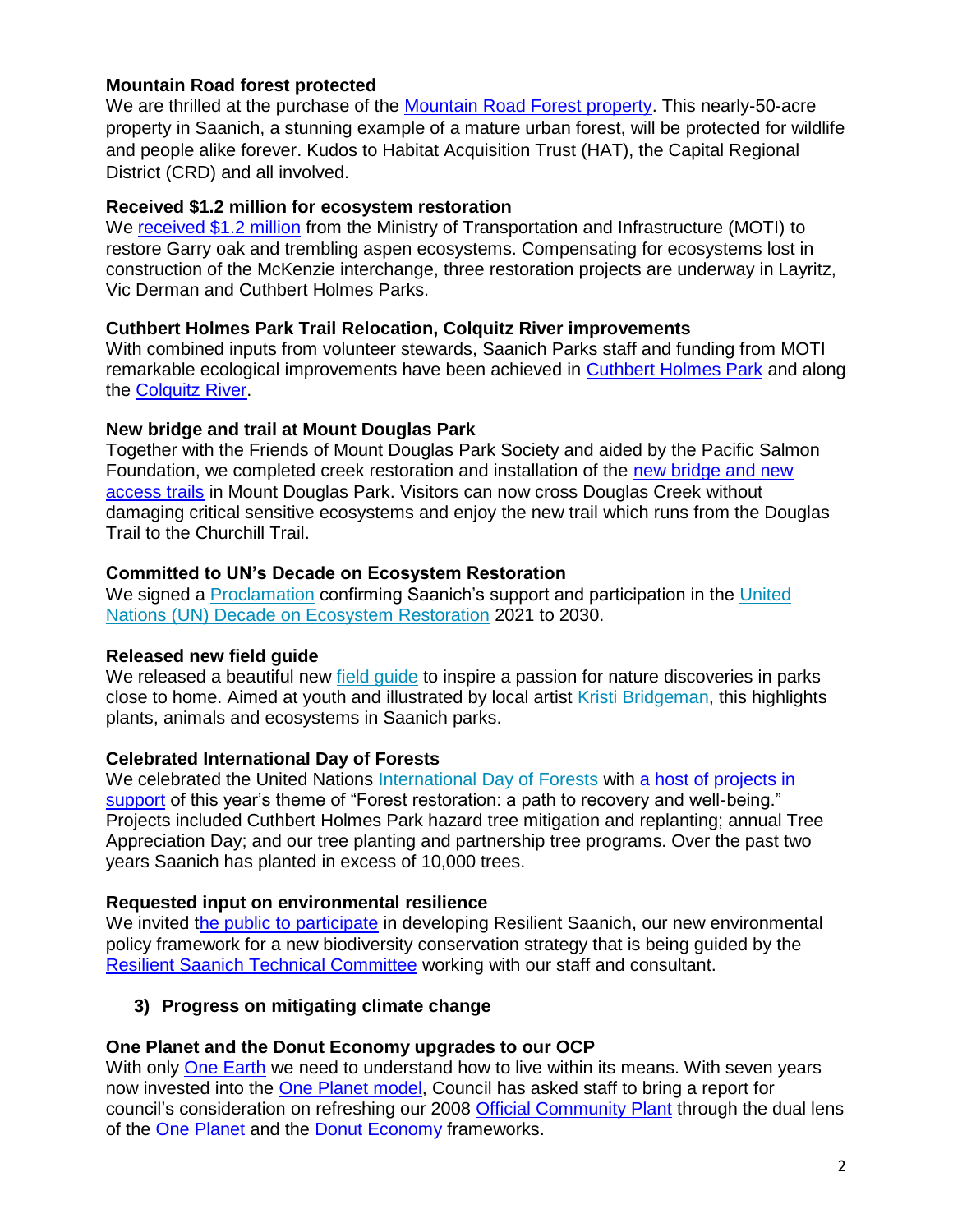### **Climate Plan report card and Residents Guidebook**

We prepared the first annual [Climate Plan Report Card](https://www.saanich.ca/EN/main/community/sustainable-saanich/climate-change/progress-reports.html) to track progress on our renewed Climate Plan targets and created a [Residents Individual Climate Plan Guidebook.](https://www.saanich.ca/assets/Community/Documents/Planning/sustainability/Climate-Guidebook.pdf) Accountability and community involvement are key to our [Climate Plan'](https://www.saanich.ca/EN/main/community/sustainable-saanich/saanich-climate-plan.html)s success.

#### **Further electrified our municipal fleet**

To [reduce emissions from our municipal fleet](https://www.saanich.ca/EN/main/news-events/news-archives/2021/saanich-takes-steps-to-further-electrify-municipal-fleet-reduce-emissions.html) we added 22 new level 2 electric vehicle (EV) charging stations to our facilities. These support the ongoing electrification of our municipal fleet. This enhancement was made possible in part through funding from Natural Resources Canada's [Zero Emission Vehicle Infrastructure Program](https://www.nrcan.gc.ca/energy-efficiency/energy-efficiency-transportation/zero-emission-vehicle-infrastructure-program/21876)

### **Introduced a new EV Ready rebate**

We [announced municipal top-up rebates](https://www.saanich.ca/EN/main/news-events/news-archives/2021/get-ready-to-go-electric-new-ev-ready-rebate-top-ups-for-multifamily-buildings.html) available to multifamily buildings looking to install EV chargers. Access to at-home EV charging is a critical factor for most households in choosing an EV for their next vehicle. To help households we are topping up existing provincial rebates provided through the CleanBC Go Electric EV Charger Rebate Program.

### **Launched a new e-bike pilot program**

We [piloted a new program](https://www.saanich.ca/EN/main/news-events/news-archives/2021/saanich-launches-new-pilot-program-to-help-more-residents-switch-to-e-bikes.html) providing rebates to income-qualified residents looking to purchase a new electrically assisted bicycle (e-bike). As the first municipal e-bike incentive program in BC, this leadership initiative received national and international acclaim. Estimated to save between 1,000 – 2,000 tonnes of GHG emissions by 2030, the e-bike program is making an important contribution to our Climate Plan goal of cutting community GHG emissions in half by 2030.

# **Recognized environmental stewards**

Every year, we recognize significant contributions to stewarding the environment. This year's [recipients](https://www.saanich.ca/EN/main/news-events/news-archives/2021/announcing-the-recipients-of-the-2021-saanich-environment-awards.html) were recognized for park and forest restoration, environmentally sustainable food production, invasive species removal and native planting, supporting allotment gardens, contributing to the health of our lakes and watersheds, and more.

# **Implemented BYO bag**

It's [BYO bag in Saanich](https://www.saanich.ca/EN/main/news-events/news-archives/2021/saanich-s-checkout-bag-regulation-bylaw-is-now-in-effect-time-to-byo-bag.html) with the new Checkout Bag Regulation Bylaw. The purpose of the bylaw is to regulate the use of single-use checkout bags by residents and businesses to help reduce plastic litter and waste in our community and our landfill.

# **4) Community resilience**

#### **Replaced the Gold Slab**

The Gold Arena at G.R. Pearkes Recreation Centre [reopened September 27](https://www.saanich.ca/EN/main/news-events/news-archives/2021/construction-commences-on-gold-arena-slab-replacement-project.html) with a new ice slab and rink upgrades. Replacement included the 53 year old Gold Arena ice slab, ice melt pit, dasher boards/glass, arena netting, flooring around the boards and the elevator.

# **100 years of the Cedar Hill Golf Course, and 70 years of the Cedar Hill Golf Club.**

We were delighted to recognize the [100 years golfers of all abilities](https://www.saanich.ca/EN/main/news-events/news-archives/2021/saanich-marks-100-years-of-the-cedar-hill-golf-course.html) have enjoyed the natural beauty of the [Cedar Hill Golf Course.](https://www.saanich.ca/EN/main/parks-recreation-community/cedar-hill-golf-course.html) The only 18 hole municipal golf course on Vancouver Island, we greatly appreciate that for 70 years it has been complemented by the support from the dedicated volunteer members of the Cedar Hill Golf Club.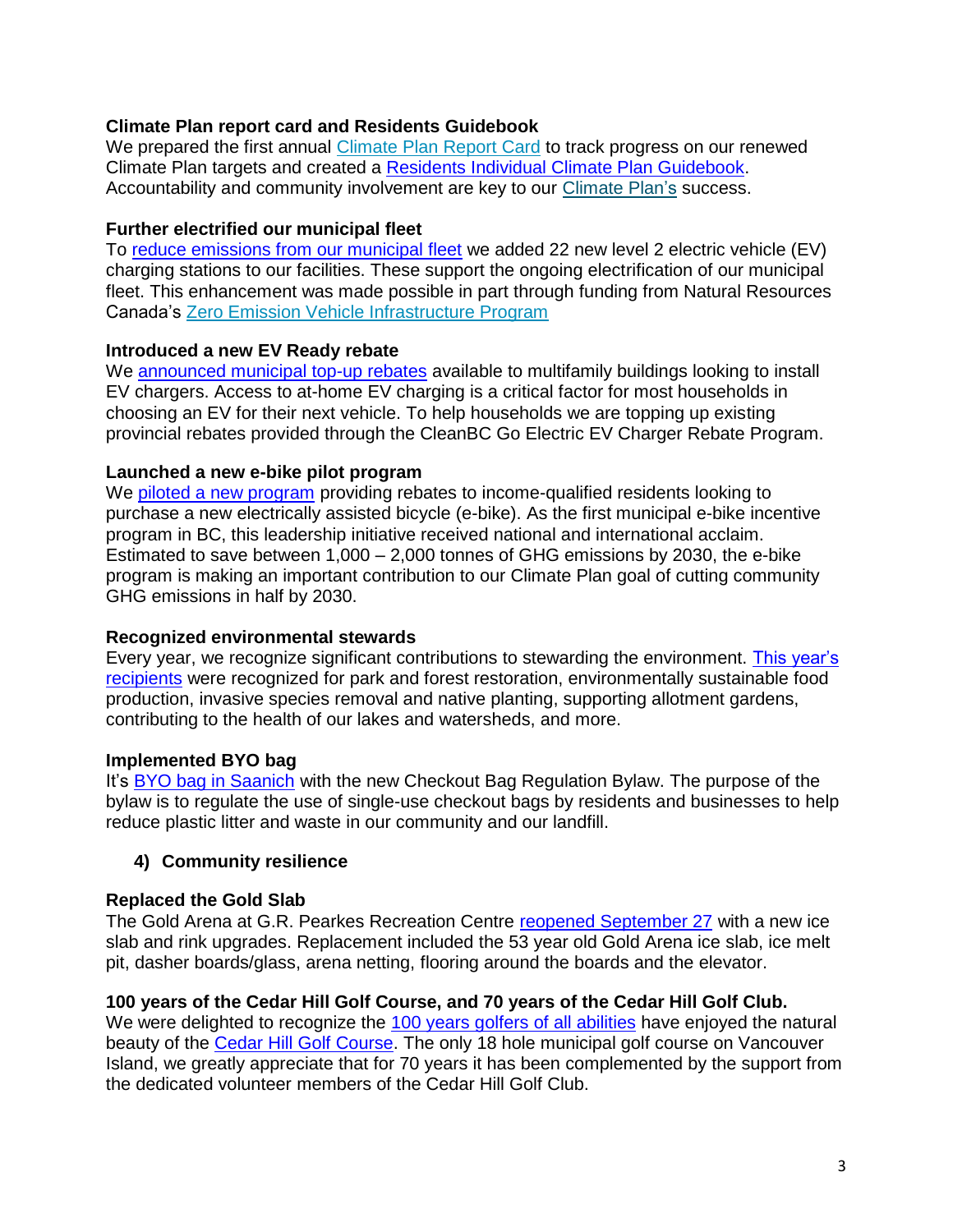### **Recognized for HeArts Together project**

Our [HeArts Together Community Art Project](https://www.saanich.ca/EN/main/parks-recreation-community/arts/hearts-together-community-art-project.html) received an Honorable Mention in the Program Excellence Award category as part of the 2021 BC Recreation and Parks Association Provincial Awards of Excellence. The community art project was created in response to the COVID-19 pandemic to enable isolated and vulnerable community members to come together creatively while remaining close to home.

#### **Commemorated 100th anniversary of Shelbourne Memorial Trees**

Along with the City of Victoria and the Memorial Avenue Committee, we [commemorated the](https://www.saanich.ca/EN/main/news-events/news-archives/2021/100th-anniversary-of-shelbourne-memorial-trees-honoured.html)  [100th anniversary](https://www.saanich.ca/EN/main/news-events/news-archives/2021/100th-anniversary-of-shelbourne-memorial-trees-honoured.html) of the planting of the London Memorial Planetrees on Shelbourne Street.

#### **Tested pop-up dogs parks**

To gather information for the upcoming People, Pets and Parks Strategy, we piloted a pop-up [dog park](https://www.saanich.ca/EN/main/news-events/news-archives/2021/dogs-invited-to-pop-up-parks-this-summer.html) in five parks through the summer.

### **Rolled out a food truck program**

In a successful pilot program, 16 of the region's finest [food truck vendors rotated](https://www.saanich.ca/EN/main/news-events/news-archives/2021/food-truck-pilot-program-rolls-out-july-1.html) through Beckwith, Cadboro-Gyro and Gorge Waterway Parks from July until September.

### **Hosted artist-in-residence community art project**

Along with Artist-in-Residence Rain Cabana-Boucher, we [invited residents to participate](https://www.saanich.ca/EN/main/news-events/news-archives/2021/participate-in-laying-flowers-with-rain-cabana-boucher.html) in Laying Flowers, a community art project for community healing as a response to residential school uncoverings. Focused on diversity, inclusion and supporting our commitments to address racism and moving toward Indigenous Truth and Reconciliation.

### **Local economy and community resilience**

The community resilience of our resident's rests in part on their economic resilience. With this in mind council has funded an [Economic Development Officer](https://www.saanich.ca/EN/main/news-events/news-archives/2021/council-funds-priority-goals-in-new-financial-plan.html) and recommitted support for the [South Island Prosperity Partnership.](https://southislandprosperity.ca/) We also continued our support for expanded patios for cafes and restaurants. Significant [progress was also achieved](https://camosun.ca/community/film-studio) by Camosun College on the initiative for a film studio [campus at their Interurban location.](https://camosun.ca/news/funding-support-camosun-film-studio-educational-planning)

# **Provincial advocacy and Saanich Community Association Network**

Community resilience is strengthened when communities can liaise with our MLA's. Facilitated by the Mayor's office, SCAN invited the three Saanich based MLA's including, Ministers Lana Popham, Robert Fleming and Murray Ranking for a successful, first of a kind, in-person "Ask Us Anything" community Open House.

# **Provincial and Federal advocacy for our residents**

Day care, the opioid crisis, mental health, regional transit, access to physicians, housing and climate change are issues affecting our community. To help bring attention from higher governments to these council undertakes extensive advocacy. You can see the advocacy letters and replies [here.](https://www.saanich.ca/EN/main/local-government/strategic-and-financial-planning-1/the-strategic-plan/council-advocacy.html) Additional advocacy work operates from the Mayors desk through the [BC Urban Mayors Caucus,](https://www.bcurbanmayorscaucus.ca/our-blueprint/) and the [working group of our 13 regional Mayors.](https://www.timescolonist.com/opinion/comment-press-candidates-on-housing-transportation-4691527)

# **5) Road safety overview**

Road safety is a core community value and a pillar of this Council. We are committed to being national leaders and creating a culture of safety regionally while modernizing our streets.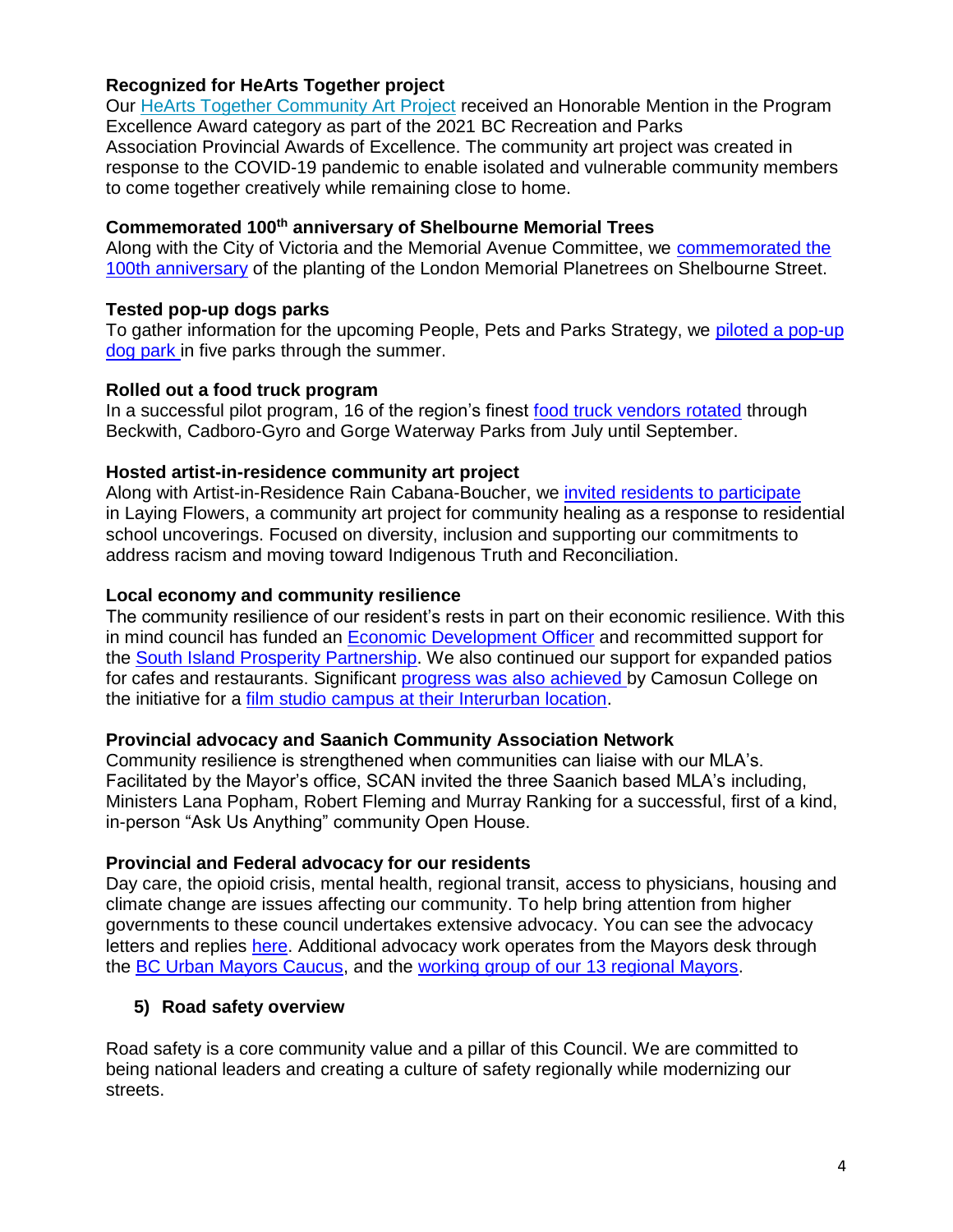In the past, roads were designed for maximum efficiency and convenience for vehicles, and actions to improve road safety were typically grounded in the belief that user error was the primary issue needing to be addressed. The traditional road safety paradigm placed a high priority on individuals taking responsibility for safety.

Perspectives around road safety are changing, and engineers, police, and policy makers today are more aware of the complex interactions between road users, road design, and vehicles. Jurisdictions around the world are adopting a systems approach to road safety and responding to issues in a more proactive and comprehensive way. At the same time, in municipalities like Saanich, there is growing support, for multimodal transportation networks, where pedestrians, cyclists and drivers share the roads, and cars are no longer the primary users. Progressive policies to improve safety, increase mode share and reduce carbon emissions are necessary to improve public health, support environmental sustainability and facilitate more liveable communities for people.

This paradigm shift takes time for policy makers and road users to adapt to. Change is needed in the ways that we think about our streets, the way that we act when we are on our streets and ways that we make decisions about our streets. This shift also needs commitment from everyone that contributes to the safety of our streets, from this Council, our Police, our Engineering and operations staff and every road user in Saanich.

#### **Investing in road safety upgrades**

Over the next three years Saanich is investing some \$58+ million in road safety upgrades. Just last year, this Council invested an additional \$2 million per year into further modernizing our streets with new staff and capital investments, putting more investment behind our awardwinning Active Transportation Plan. These new staff have joined our Engineering team, and are working hard on bringing forward a comprehensive set of progressive road safety polices to Council in the next 90 days that will guide the work of Council and staff over the next year and beyond. Some samples of works completed in 2021 are:

# **Enhanced pedestrian networks with our neighbours**

With the Township of Esquimalt we collaborated to [create an expanded pedestrian walkway](https://www.saanich.ca/EN/main/news-events/news-archives/2021/gorge-bridge-pedestrian-walkway-enhancement-links-saanich-and-esquimalt-pedestrian-networks.html) over the Gorge on the west side of the Gorge Bridge. Built using the southbound curb lane and protected with concrete curbs this project supports a popular pedestrian loop route around the Gorge inlet connecting both municipalities.

#### **Opened new bike lanes**

We [opened new bicycle lanes](https://www.saanich.ca/EN/main/news-events/news-archives/2021/larchwood-drive-bike-lanes-are-ready-and-open.html) along Larchwood Drive. Improvements include buffered and protected bikes lanes, planted traffic islands, defined street parking, lighting upgrades, and boulevard tree plantings and form part of the All Ages and Abilities Bicycle Spine identified in our [Active Transportation Plan.](https://www.saanich.ca/EN/main/community/getting-around/active-transportation-plan.html)

#### **Progress on safe routes to schools**

In one example, to [address concerns from Marigold](https://www.saanich.ca/EN/main/news-events/news-archives/2021/safe-routes-to-school-results-in-marigold-school-zone-improvements.html) School staff and parents, a combination of school zone signs, road markings, and delineators across the length of the zone and speed reader boards were installed. These improvements at three consecutive school zones improve safety for all active transportation users.

# **Executing on a comprehensive plan**

These past years we have worked to implement [25 Active and Safe Routes to School plans](https://www.saanich.ca/EN/main/community/getting-around/walking/safe-routes-to-school.html) and advanced pedestrian signalling upgrades to [20 pedestrian intersections.](https://www.saanich.ca/EN/main/community/getting-around/walking/leading-pedestrian-intervals.html)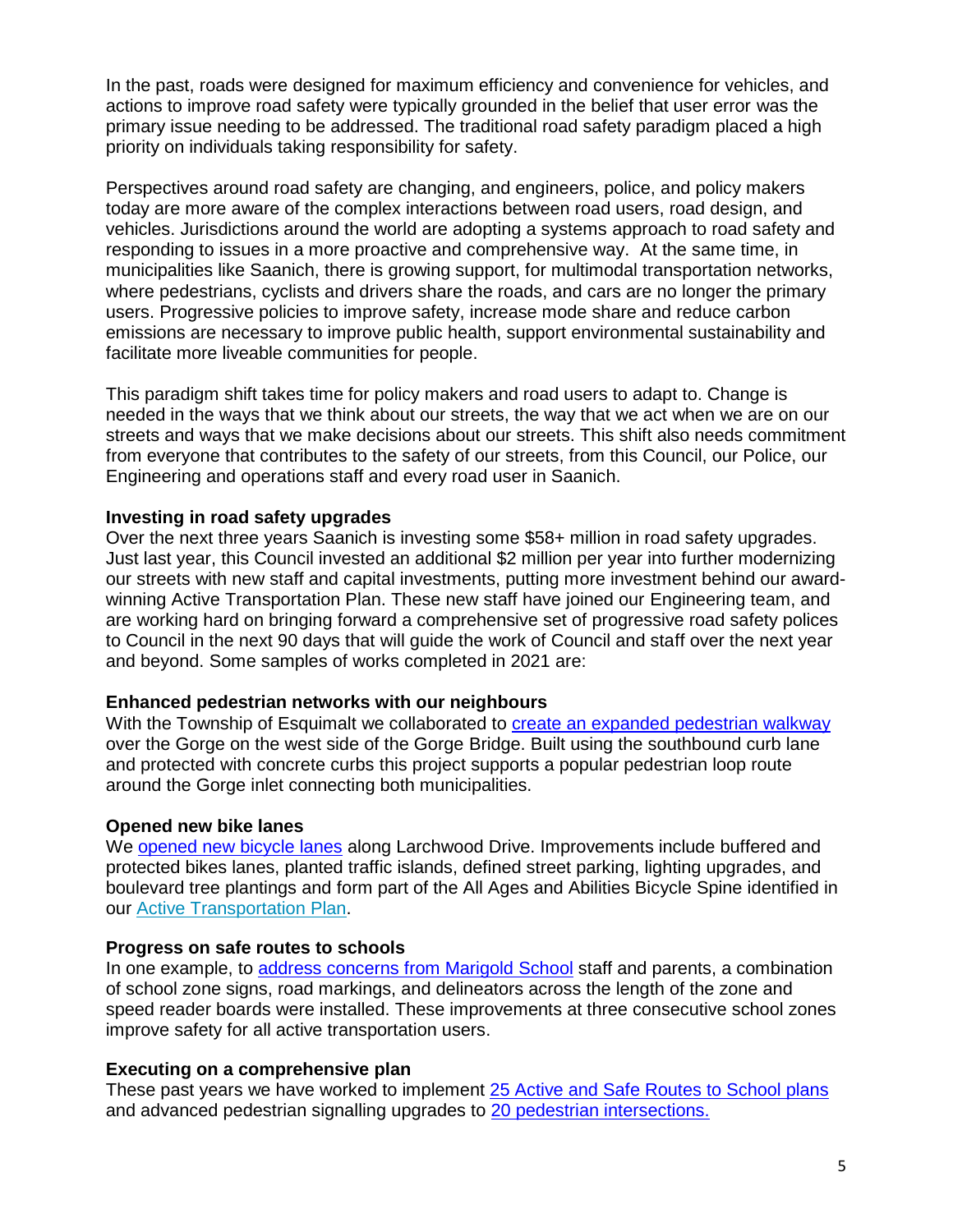### **Progress on Shelbourne Street Improvement Project**

Phase One of the [Shelbourne Street](https://www.saanich.ca/EN/main/local-government/departments/engineering-department/shelbourne-street-improvement-project.html) project is nearing completion. With the installation of new cycling facilities, pedestrian safety and transit improvements, and underground infrastructure complete, the renewed asphalt surface is scheduled. We thank residents for their patience with this exceedingly complex undertaking.

### **Active Transportation Advisory Committee working group on possible speed reductions for rural roads**

We are a rural and urban municipality. In rural Saanich, traffic is a concern for residents and vulnerable road users. These concerns have been championed by [Livable Roads in Rural](https://lrrs.org/)  [Saanich,](https://lrrs.org/) the [Prospect Lake Community Association](https://pldca.com/) and others. Responding to these concerns, on [October 28](https://www.saanich.ca/assets/Local~Government/Documents/Committees~and~Boards/ATAC/Agendas/2021~Agendas/2021-10-28-atac-agenda.pdf)<sup>th</sup> 2021 the [Active Transportation Advisory Committee,](https://www.saanich.ca/EN/main/local-government/committees-boards/bicycle-pedestrian-mobility-advisory-committee/2021-schedule-agendas-minutes.html) formed a working group to help create a policy framework for a possible pilot program on speed reductions for our rural roads.

### **Upgrade of traffic intersection at West Saanich and Sparton Roads**

This evening, Council will be looking to move forward on awarding the [\\$3,218,413 \(+GST\)](https://saanich.ca.granicus.com/MetaViewer.php?view_id=1&event_id=865&meta_id=41779)  [tender](https://saanich.ca.granicus.com/MetaViewer.php?view_id=1&event_id=865&meta_id=41779) for upgrading the [traffic control,](https://www.saanich.ca/assets/Local~Government/Documents/Engineering/074-2019%20MAP%20WEBSITE_March%202020.pdf) pedestrian crossings, safe route to school and All Ages and Abilities Active Transportation infrastructure at the intersection of West Saanich and Sparton Road.

### **Working on a new approach for active transportation on Tillicum Road**

Hearing the ongoing concerns of residents about traffic and the lack of a AAA Active Transportation friendly infrastructure, at the [October 18, 2021, Council](https://saanich.ca.granicus.com/MetaViewer.php?view_id=1&clip_id=572&meta_id=39828) meeting we directed staff to coordinate with the Township of Esquimalt on active transportation designs for Tillicum Road as soon as possible and to identify the Tillicum Road from Arena Way to Tillicum Bridge Active Transportation Project as a short term priority in the Active Transportation Plan 2023/24 refresh

# **Committed to doing more**

Indicative of Council's resolve to do more, and also on this evenings agenda for Council's consideration, is a [Notice Of Motion](https://saanich.ca.granicus.com/MetaViewer.php?view_id=1&event_id=865&meta_id=41807) and [Report](https://saanich.ca.granicus.com/MetaViewer.php?view_id=1&event_id=865&meta_id=41809) that recommends we direct staff to provide reports on phased options to reduce the time frame of our Active Transportation Plan from 25 years to 15 years, and to advise on how to move forward toward implementing Vision Zero.

#### 6) **Protective services and public safety**

#### **Enhanced critical fire department partnerships**

We [updated our mutual and automatic aid agreements](https://www.saanich.ca/EN/main/news-events/news-archives/2021/saanich-fire-department-enhances-partnerships-with-central-saanich-and-highlands.html) with the fire departments of Central Saanich, Highlands, Oak Bay and Victoria. These ensure critical services for our citizens through shared wildland firefighting, specialty rescue, and other major incident resources.

#### **Provided virtual volunteer assistance**

Saanich leads the region, and indeed BC, with the high technical capability of its Emergency Support Service Volunteers. Our volunteers [provided virtual assistance](https://www.saanich.ca/EN/main/news-events/news-archives/2021/saanich-volunteers-providing-virtual-assistance-to-wildfire-evacuees.html) to wildfire evacuees throughout BC for several weeks this summer.

#### **New Chief Constable**

With the retirement of [Chief Constable Scott Green](https://www.saanich.ca/EN/main/news-events/news-archives/2021/saanich-police-board-announces-dean-duthie-as-new-chief-constable.html) in January 2022, and after engaging in a thorough and competitive process, the [Saanich Police Board](https://www.saanichpolice.ca/index.php/about-us/saanich-police-board) was delighted to announce the internal promotions of Dean Duthie to Chief Constable and Robert Warren to Deputy Chief.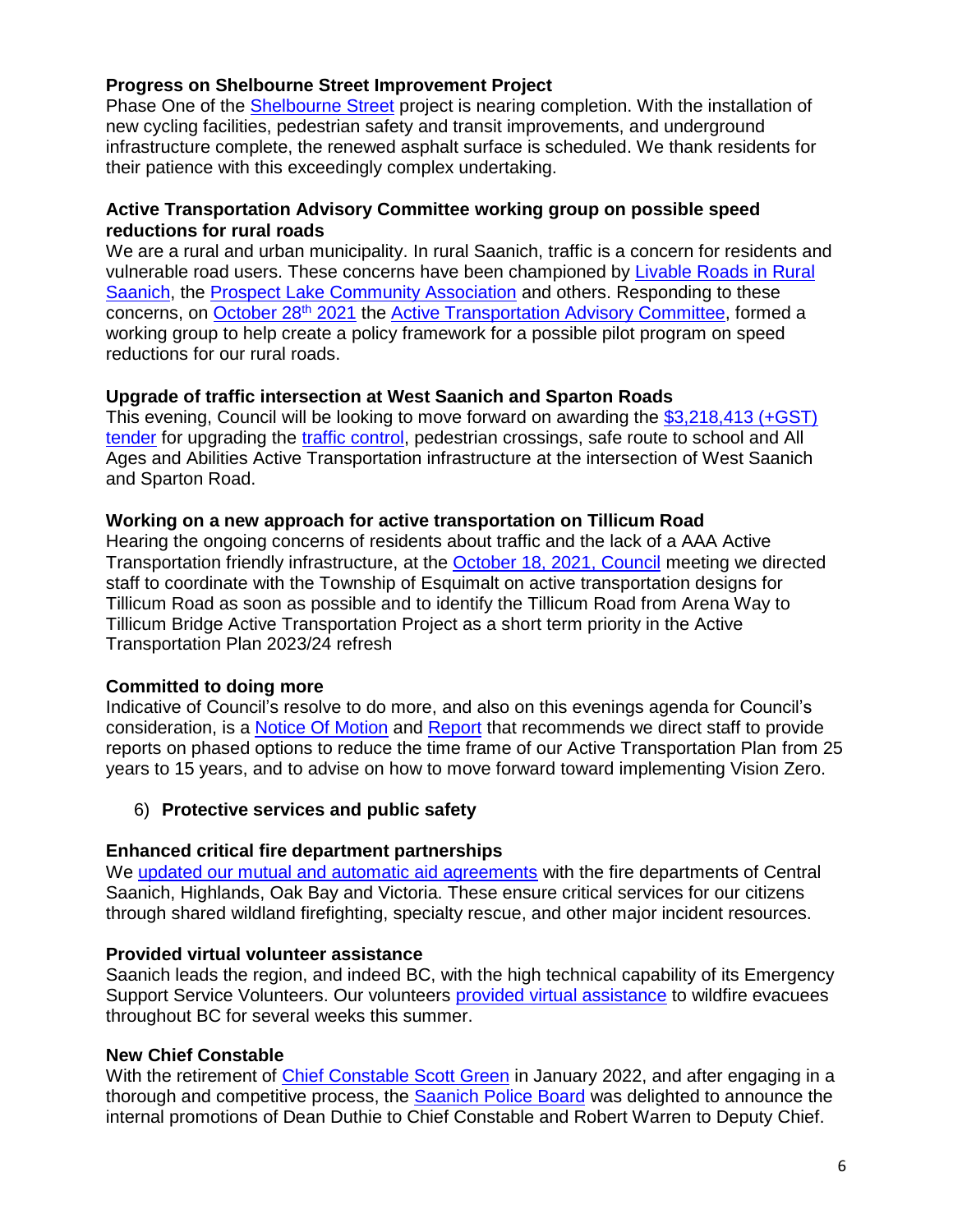Together with current Deputy Chief Gary Schenk, these three will form the Department's senior leadership team.

# **Leadership in police recruitment**

The enlightened human resource and operational policies brought forward over January 2019-January 2022 by the team led by [Chief Constable Scott Green,](https://www.saanichpolice.ca/index.php/spd-media/media-releases/1318-saanich-police-board-appoints-scott-green-as-chief-constable.html) together with the combined support from Saanich Council, our residents and the [Police Board](https://www.saanichpolice.ca/index.php/about-us/saanich-police-board) have enabled the Department to be a model [employer of choice.](https://joinspd.ca/)

# **Saanich "Safe Place" program**

The Saanich Police Department has initiated a **Safe Place** program. The program's mission is to increase safety for members of the IBPOC, 2SLGBTQ, unhoused or other vulnerable communities. Community partners provide a safe haven for anyone with safety concerns.

# **Saanich Community Safety Office at Uptown**

With support from Uptown, our Police Department is opening a [Community Safety Office.](https://www.saanichpolice.ca/index.php/crime-prevention/volunteer-hall-of-fame.html) Trained Community Safety volunteers working with Saanich Police will focus on sharing information and connecting people to the community resources they may need.

# **Safety Improvement Award**

Recognizing our many actions to reduce injuries, illness, disease and fatalities for all our staff Saanich [won the Safety Improvement Award](https://www.saanich.ca/EN/main/news-events/news-archives/2021/saanich-wins-safety-improvement-award.html) at the BC Municipal Safety Association's annual awards celebration.

# **7) Organizational excellence**

# **Received awards for budgeting and financial reporting**

For the 14th consecutive year, our Finance Department received the Canadian Award for Financial Reporting from the [Government Finance Officers Association](https://cagfo.ca/) (GFOA) for its 2019 financial statements. For the  $12<sup>th</sup>$  consecutive year, Saanich received the Distinguished Budget Presentation Award from GFOA for its [2020 to 2024 Financial Plan.](https://www.saanich.ca/assets/Local~Government/Documents/Corporate~and~Annual~Reports/2020%20Financial%20Plan%20Final.pdf)

# **Encouraged budget education**

We [launched an online budget education tool](https://www.saanich.ca/EN/main/news-events/news-archives/2021/saanich-encourages-budget-education-with-new-tool.html) to coincide with our budget meetings for the second time. The tool helps citizens to learn about the financial planning process while Council deliberates the draft plan. The real-time results allow residents to see how budget changes may impact their property taxes.

# **Completed first mid-term citizen survey**

Our 2021 mid-term survey heard from 870 citizens on municipal services, safety, life quality, value for taxes and Council decision making etc. Eighty-eight per cent of residents rate their overall quality of life in Saanich as good or very good according to [citizen survey results.](https://www.saanich.ca/EN/main/news-events/news-archives/2021/saanich-receives-results-from-online-citizen-survey.html)

# **Permanently adjusted late property tax penalties**

Council endorsed an ongoing plan to [lessen the impact of late payment penalties](https://www.saanich.ca/EN/main/news-events/news-archives/2021/saanich-adjusts-penalties-for-late-property-tax-payments-permanently.html) on property taxes for all Saanich property owners.

# **Modernized our Council Procedures Bylaw**

To improve the operation, transparency and efficiency of our meetings, council asked staff to prepared a [revised council procedure](https://www.vicnews.com/news/saanich-council-adopts-new-procedure-bylaw-changes-committee-of-the-whole-business-items/) bylaw and invited public input. A two-year process to complete, significant benefits of the **modernized bylaws** are already being realized.